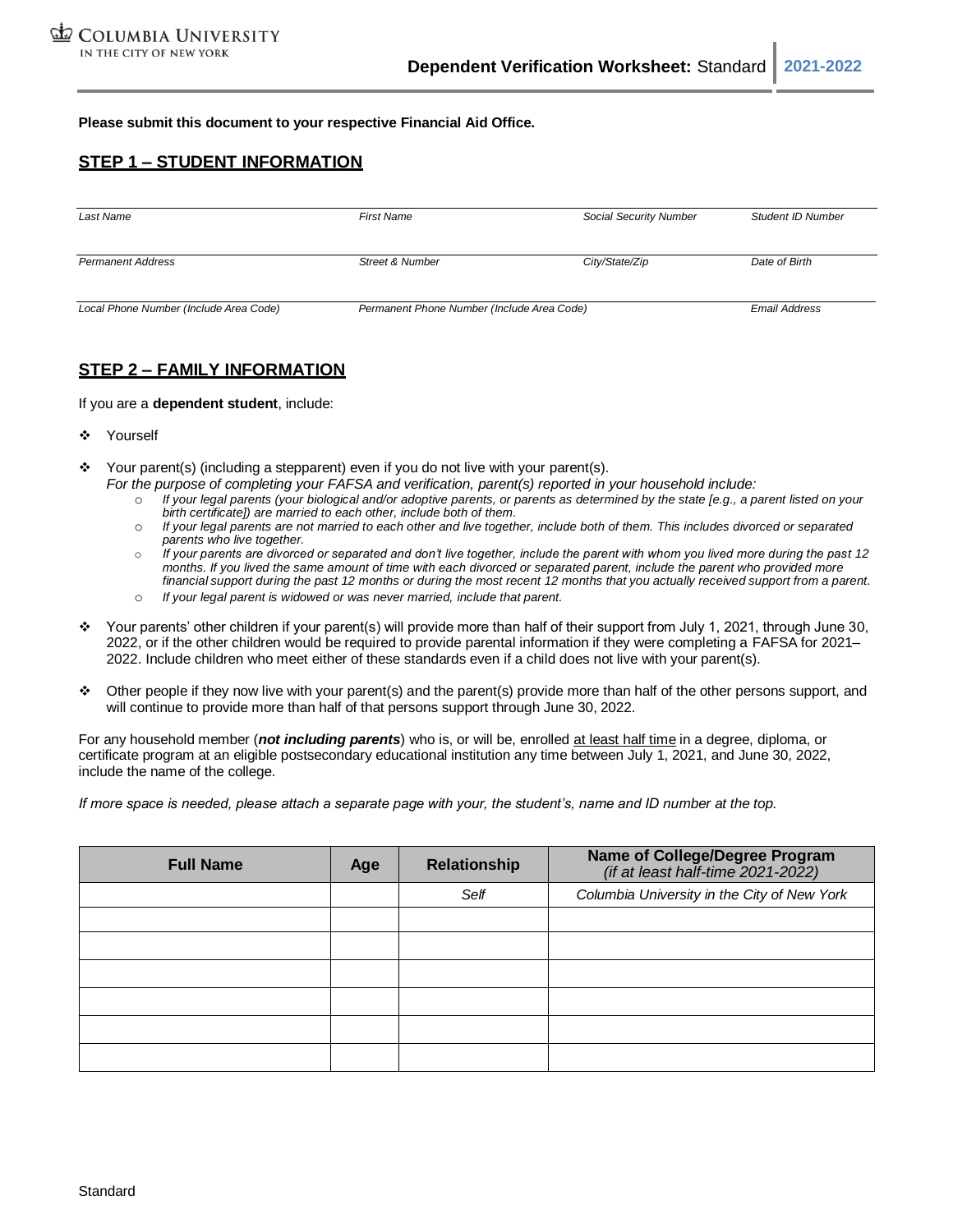

#### *Student Last Name: \_\_\_\_\_\_\_\_\_\_\_\_\_\_\_\_\_\_\_\_\_\_\_\_\_\_\_\_\_\_\_\_\_\_\_\_\_\_\_\_\_\_\_\_\_\_\_\_\_\_\_\_\_\_\_\_\_\_\_\_\_\_\_\_\_\_\_\_\_\_\_\_*

# **STEP 3 – STUDENT TAX TRANSCRIPT & INCOME INFORMATION**

Complete this section if you filed or will file a 2019 income tax return, or if you will not file and are not required to file a 2019 income tax return with the IRS or other relevant tax authority. *The best way to verify income from your 2019 US federal tax return is by using the IRS Data Retrieval Tool (IRS DRT*) *that is part o*f *FAFSA on the Web at FAFSA.gov.*

#### **Check the box that applies to your 2019 income tax return:**

You have used the IRS DRT in *FAFSA on the Web* to transfer 2019 IRS income tax return information into your FAFSA*.*

You have not yet used the IRS DRT in *FAFSA on the Web*, but will use the tool to transfer 2019 IRS income tax return information into the student's FAFSA once the 2019 IRS income tax return has been filed.

You are unable or choose not to use the IRS DRT in *FAFSA on the Web*, and instead will provide the school a **2019 Tax Return Transcript or a signed copy of your 2019 income tax return and applicable schedules from the IRS or other relevant tax authority.**

You will not file and are not required to file a 2019 income tax return. Select below:

Check here if you were employed and had income earned from work in 2019.

Check here if you were not employed and had no income earned from work in 2019.

#### **Complete the table below only if you did NOT file taxes and earned income in 2019:**

List below the names of all employers and the amount earned from each employer in 2019. You must provide an IRS W-2 or equivalent document for each source of income from employment listed.

| <b>Source of Income</b><br>(Fill out only if you did NOT file taxes) | <b>Amount Earned</b><br>in 2019 |  |
|----------------------------------------------------------------------|---------------------------------|--|
|                                                                      |                                 |  |
|                                                                      |                                 |  |
|                                                                      |                                 |  |
| <b>TOTAL</b>                                                         |                                 |  |

# **STEP 4 – PARENT TAX TRANSCRIPTS & INCOME INFORMATION**

Complete this section if your parent(s) filed or will file a 2019 income tax return, or if your parent(s) will not file and are not required to file a 2019 income tax return with the IRS or other relevant tax authority. *The best way to verify income from your parent(s) 2019 US federal tax return is by using the IRS Data Retrieval Tool (IRS DRT*) *that is part o*f *FAFSA on the Web at FAFSA.gov.*

#### **Check the box that applies to your parent(s) 2019 income tax return:**

*It may be appropriate to select multiple boxes if your household is comprised of two parents who have different responses to the elections below.*

Your parent(s) have used the IRS DRT in *FAFSA on the Web* to transfer 2019 IRS income tax return information into your FAFSA*.*

Your parent(s) have not yet used the IRS DRT in *FAFSA on the Web*, but will use the tool to transfer 2019 IRS income tax return information into your FAFSA once the 2019 IRS income tax return has been filed.

Your parent(s) are unable or choose not to use the IRS DRT in *FAFSA on the Web*, and instead will provide the school a **2019 Tax Return Transcript(s) or a signed copy of their 2019 income tax return and applicable schedules from the IRS or other relevant tax authority**.

| TYour parent(s) will not file and are not required to file a 2019 income tax return. Provide documentation from the IRS or     |
|--------------------------------------------------------------------------------------------------------------------------------|
| Jother relevant tax authority dated on or after October 1, 2020 that indicates a 2019 income tax return was not filed with the |
| IRS or other relevant tax authority. Select below:                                                                             |

Check here if neither of your parent(s) were employed and had no income earned from work in 2019.

Check here if one or both of your parent(s) were employed and had income earned from work in 2019.

2